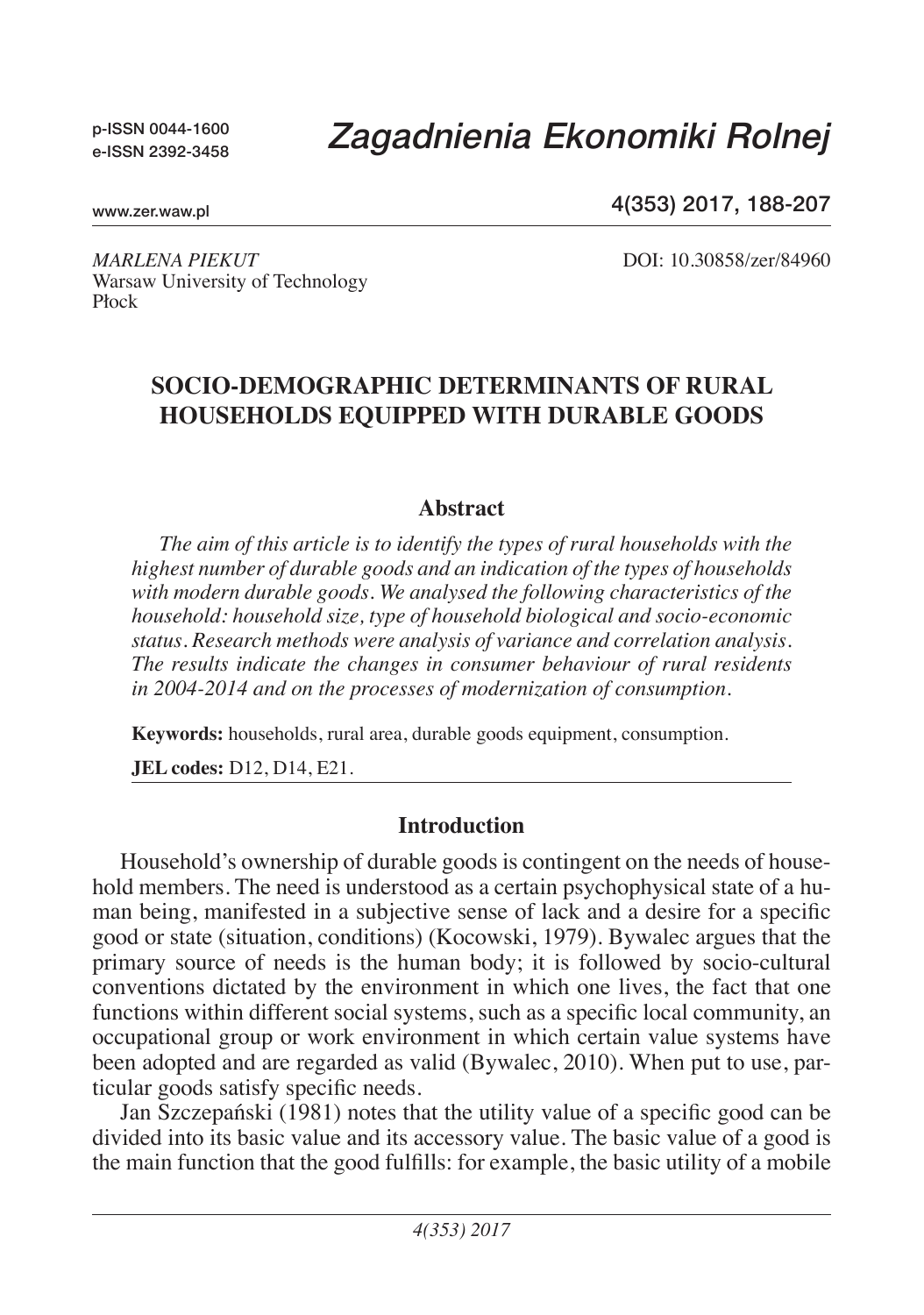phone is the fact that it allows communication. The accessory value is the social status that the ownership of a particular brand of phone confers to its owner. The recent expansion of the luxury goods market in Poland testifies to the increasing importance of the accessory value. According to a report prepared by KPMG, interest in luxury goods continues to grow in Poland, as evidenced, for example by an increase in the sale of premium vehicles (BMW, Mercedes, Audi, Jaguar and Lexus), luxury jewelry and watches (*Rynek dóbr...,* 2015).

The number and quality of durable goods in households illustrates the needs of household members and reflects their social status. Durable goods are accumulated and consumed over long periods of time and form part of the household's durable assets. They attest to the affluence of the household and contribute to its members' wellbeing (Kędzior, 1992). In general, the larger the number of durable goods owned by a household, the greater its freedom in disposing of its income and the higher the average living standard (Bretyn, 2015; Zalega, 2012). Zalega (2010, 2012a) points out that the most affluent households are relatively highly saturated with durable goods. Furthermore, their quantity and quality seem to be constantly on the rise. A significant increase was observed first and foremost in terms of ICT equipment. When analysing the situation of young people's households, Włodarczyk-Śpiewak (2004) also points to growing expenditure on durable goods and, above all, modern technology. In contrast, Bylok (2006) notes that the modernization of households through furnishing them with durable goods takes place at a relatively slow pace in older people's households, i.e. the households of pensioners. These studies show that the financial situation of households and their demographics are an important factor impacting the consumption of durable goods by households. Another factor affecting the consumption of durable goods is the household's location.

The level of ownership of durable goods varies depending on the place of residence. In this respect, rural households seem to be at a disadvantage. This does not hold true only to the ownership of passenger cars, which is a consequence of a less developed public transport network and greater distances (Dąbrowska, Janoś-Kresło and Witek, 2012). It can probably be attributed also to differences in the material situation of all rural households compared to urban households; this, in turn, is a consequence of the socio-demographic characteristics of rural and urban communities. It seems, however, that the advancing homogenization of lifestyles has been blurring disparities between the city and the countryside.

Literature (Pronovost, 2006) points out that nowadays, houses/apartments equipped with a plethora of durable goods have begun to fulfill new social functions. As substitutes for cinemas, theatres, operas, places of education and physical recreation, they have become "places of art consumption". Globalization and technological progress have greatly influenced consumption choices made by households, which avail themselves more readily of modern durable goods (Janoś-Kresło, 2015). As a result of the observed individualization of lifestyles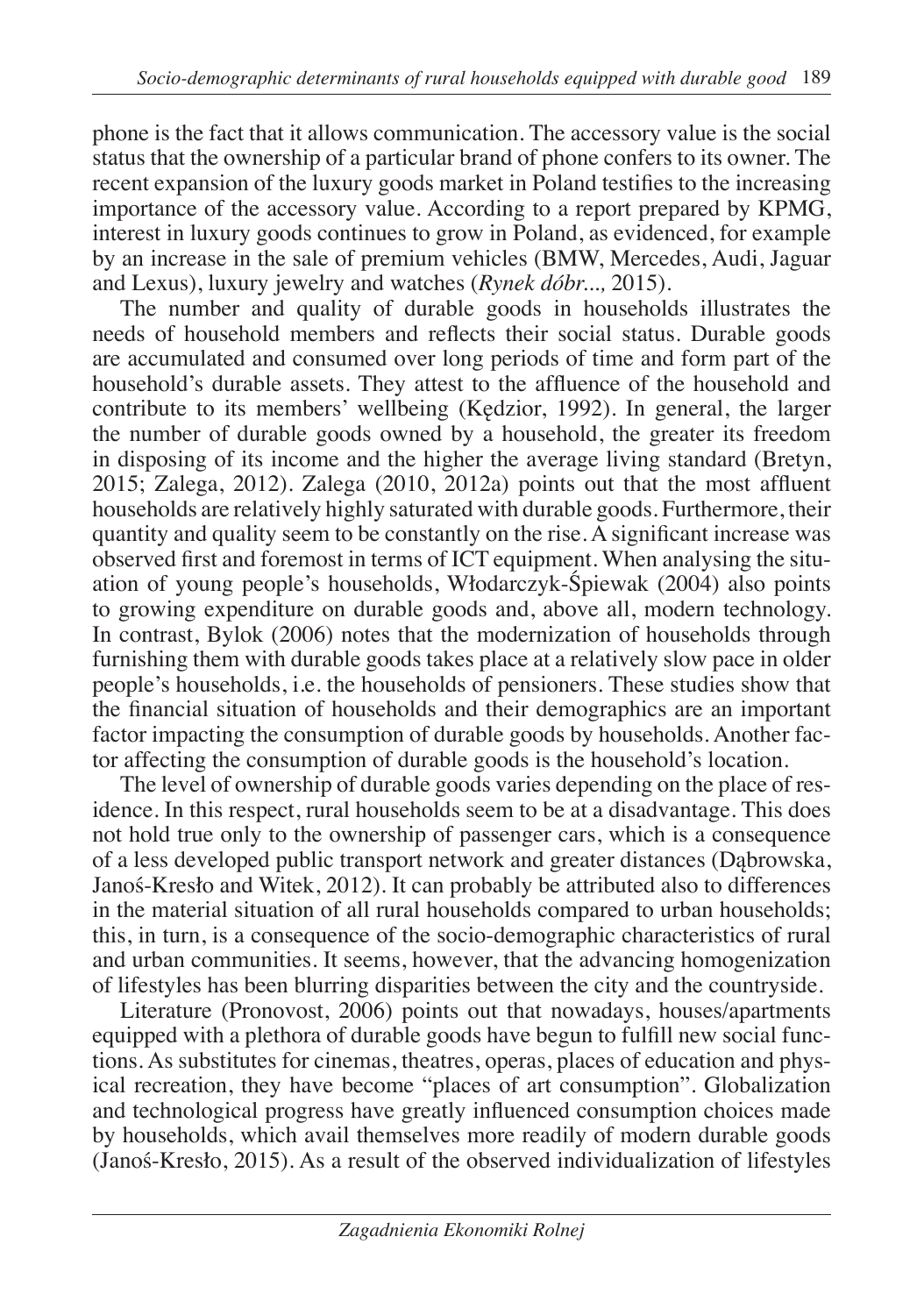and the growing importance of the private sphere, more households are now equipped with goods that were once used only in public places (cinema, gym). A significant proportion of consumers, in particular women, people with disabilities and seniors engage in various types of activities at home. Already back in 2005, Smyczek and Sowa (2005) pointed out that such behaviours have a social resonance as, on the one hand, they bear witness to the "return to the family" as a certain value, and lead to the strengthening of family ties; on the other hand, however, they adversely affect social life and interpersonal relations. Although this view is partly legitimate, the increasing share of expenditure on catering services (Gutkowska and Piekut, 2016), particularly in the recent years, may be indicative of the burgeoning of social life.

Apart from globalization processes and the dynamic development of ICT, specific socio-demographic changes were observed: they manifest themselves, inter alia, in the shrinking size of households and the decreasing number of children, as well as changes in the occupational status on the labour market. These changes arguably affect the households' consumption of durable goods: for instance, there is no need for prams, changing tables, slides or sandboxes in childless households. As a consequence of a shift in terms of the source of income of the inhabitants of rural areas from agriculture to paid employment or self-employment, rural households are beginning to recognize new needs that arise from the observation of social groups that have, thus far, not been the object of their interest.

Households located in rural areas, which are the subject of this study, form a demographically and socially diverse group that comprises 40% of Polish households (GUS, 2016). The shrinking size of the rural household, a declining number of children per household and changes in the labour market reflected by the employment of members of rural households outside of the agricultural sector, combined with globalization processes and the unification of consumption, have influenced the consumption of durable goods.

The research problem discussed in this paper is the impact of socio-demographic processes and processes related to globalization and computerization on the behaviour of members of rural households on the market of durable goods.

The aim of this paper is to identify the types of rural households owning the greatest number of durable goods and those that consume state-of-the-art durable goods, as well as the types of households equipped with older-generation equipment.

Not only is such analysis cognitively interesting, but it also has a practical dimension and lends itself to application. Research results indicate changes in the consumption of durable goods influenced by social changes. They also reflect the preferences of consumers in rural households and their consumption patterns.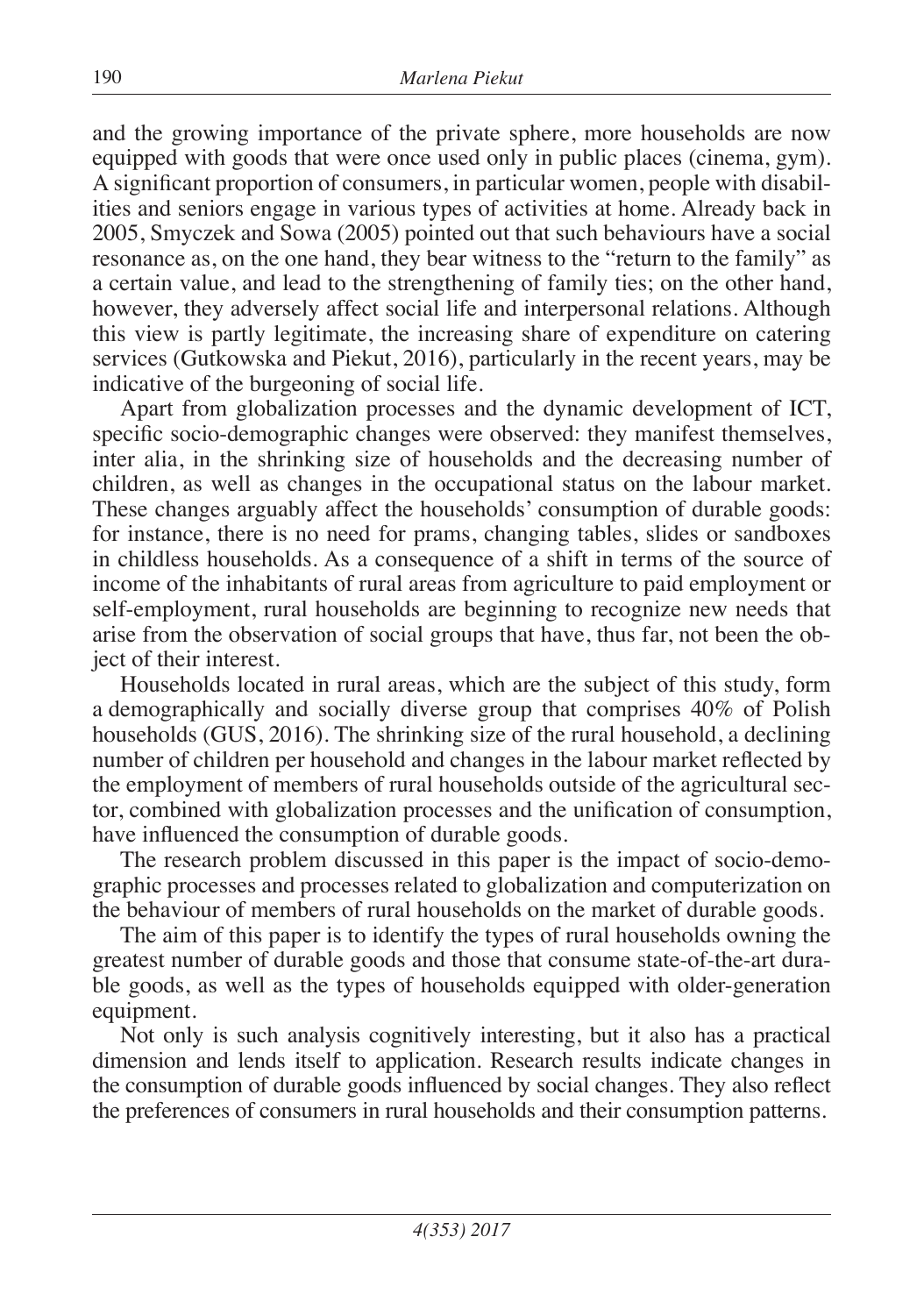## **Data sources and analysis methods**

The source material consists of individual data collected by GUS in a survey of household budgets. The ownership of durable goods was researched in 2004 and in 2014. The choice of the research period for the analysis was dictated by the desire to discern and identify changes that took place in the period following Poland's accession to the European Union.

In the survey of household budgets carried out in 2004 and in 2014, the number of categories of durable goods changed. First of all, some durable goods were divided into a greater number of categories. For example, in 2004, television sets formed a single category; in 2014, they were divided into three categories: CRT TVs, MPEG-4 digital terrestrial television sets and other TVs. The adjustment of GUS's research methodology to the European standards and the availability of various new devices (e.g. smartphones, tablets) have translated into changes in the number of categories of durable goods during the analysed period. A detailed list of durable goods is provided in Table 1.

In the analysis of modern equipment of households, the following durable goods were taken into account: on the one hand, smartphones, laptops, tablets, electric cookers with ceramic hobs and multifunctional printers, which are regarded as modern appliances; on the other hand, CRT television sets, agitationtype washing machines, considered to be older-generation equipment. This decision of the researcher was dictated by changes observed on the durable goods market. The absence of certain devices or their low share in 2004 suggested that these are technologically advanced appliances, while a relatively significant decrease in the share of certain goods between 2014 and 2004 can be interpreted as the obsoleteness of these items.

Variance analysis served to determine the impact of socio-demographic and economic factors on rural households' ownership of advanced durable goods. Variance analysis also allowed the comparison of more than two types of households, defined on the basis of a single variable (univariate analysis) or multiple variables (multivariate analysis), and the examination of both the influence of individual factors and their interaction (Słaby, 2006). Univariate analysis was applied in the study. The dependent variable reflected households' ownership of durable goods, while independent variables were selected characteristics of a rural household, i.e. household size (number of people), level of education, age and gender of the householder.

This method is to allow for comparison of the dispersion, that is, the variance, of the dependent variable in the analysed types singled out on the basis of the values of independent variables (Aczel, 2000). The total variability of the results of the analysis is the sum of the squares of individual deviations from the mean (Wątroba, 2002). In the variance analysis, the total variance of analysis results is divided into two components, which correspond to intragroup and cross-group variability (Rozmus, 2009). The first component is the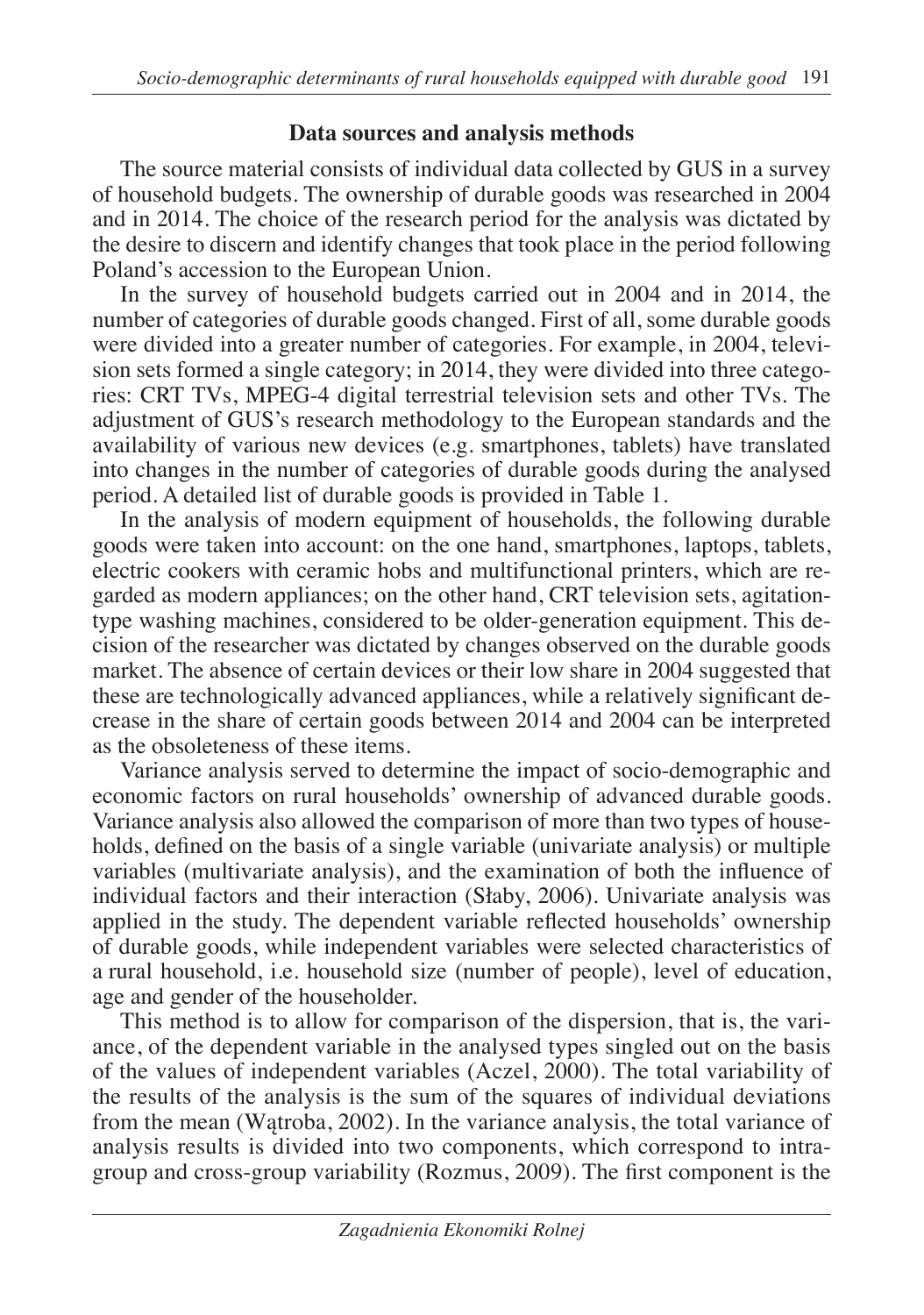sum of the squares of mean group deviations from the general mean and it is the so-called sum of squared cross-group deviations. The second component is the sum of the squares of deviations of individual measurements within groups from the corresponding means, i.e. the intra-group sum of squares  $(SS<sub>wewn</sub>)$ . The sum of squares within the group is also called the sum of error squares and marked as  $SS<sub>bfad</sub>$ , since the variation within the group is the result of an experimental error.

Two assumptions are made in the variance analysis. The dependent variable should be subject to normal distribution within groups. However, the F (Fischer– Snedecor) test is quite resistant to deviations from normality, and when the population is large enough, deviations from the normal distribution are not significant due to the central limit theorem, according to which the distribution of the mean from the sample leads towards normal distribution, independently of the distribution of the variable within the studied population (Wątrroba, 2004). The second condition for the application of the variance analysis assumes that variances within different groups of the system are equal (assuming homogeneity of variance). Nevertheless, it should be noted that F test statistics is also highly resistant to any breach of this assumption.

Correlation coefficients were used to measure the strength of the relationship between household characteristics and various durable assets. The correlation coefficient is based on the variance equation. It is a dimensionless quantity, with values within the range of  $0 \le e \le 1$ , and thus its values are solely positive. It is equal to  $0$ , if the characteristics are uncorrelated and equal to 1, if there is a functional dependence between the tested variables. As the correlation coefficient approaches 1, the correlation becomes stronger.

The advantage of using the correlation coefficient lies in the fact that it does not depend on the regression, and can therefore be used with respect to both linear and curved regression. In addition, the correlation coefficient can be used with respect to two variables, one of which is immeasurable.

## **Rural households' ownership of durable goods**

In Poland, households' expenditure on durable goods has been increasing every year. In 2000, it amounted to nearly PLN 36 per capita per month (GUS, 2001), while fifteen years later, it exceeded PLN 54 per capita (Gus*,* 2016a), while the share of expenditure on household equipment decreased during this period from 5.9 to 5.0%. The increasing number and quality of durable goods (household appliances) affects the level of satisfaction of household members' needs, and, therefore, also the level of satisfaction with one's current life situation. The social report *Diagnoza społeczna 201*5 shows that the percentage of households that are not in the possession of certain durable goods due to financial difficulties is declining. Nowadays, it is rather the absence of the need than the lack of funds that explains the decision not to own certain appliances,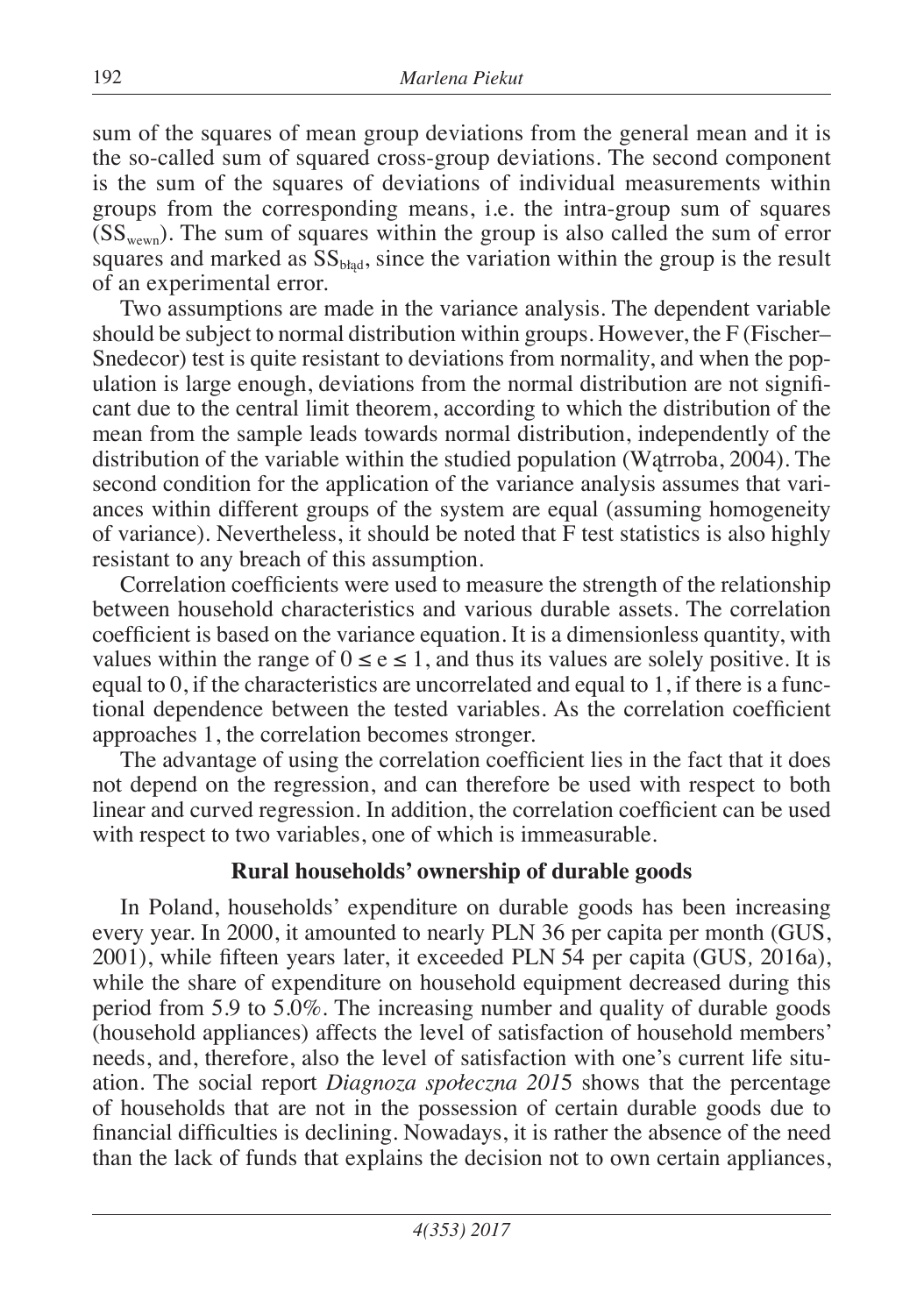in particular a landline telephone, a desktop computer, a car or a microwave oven (Czapiński and Panek, 2015).

Between 2004 and 2014, the consumption of durable goods by rural households significantly improved. The proportion of households that own a satellite or a cable television set has increased (Table 1). In 2004, less than one third of households owned such equipment; by 2014, this share had risen to more than 50%. The ownership of the following devices has also increased: DVD players (from nearly 8 to almost 40%), compact disc players (from 17 to over  $70\%$ ), computers with Internet access (from 9 to nearly 65%), printers (from over 16 to over 34%), private mobile phones (from 48 to over  $92\%$ ), automatic washing machines (from nearly 66 to over 90%), microwave ovens (from approx. 26 to nearly 59%) and dishwashers (from approx. 3 to over 23%).

A decrease was observed in the number of older generation devices: for example, in 2004, more than 43% of households owned a sewing machine, while in 2014, the number was down to approx.  $33\%$ ; in 2004, agitation-type washing machines were owned by over  $51\%$  of households, while ten years later their number dwindled to less than 16%.

At the same time, a progressive individualization of consumption was observed (Maciejewski, 2014). Goods such as a TV set, a car, a mobile phone or a laptop, once shared by family members, have become goods of individual consumption. In 2004, a single mobile phone was owned in 36% of rural households, while nearly 12% of households owned two or three mobile phones. A decade later, 23% of households owned one cell phone, while two or three were owned by as many as 54% of households. Approximately 5% of rural households owned a car in 2004; in 2014, nearly 18% of rural households were in the possession of two passenger cars.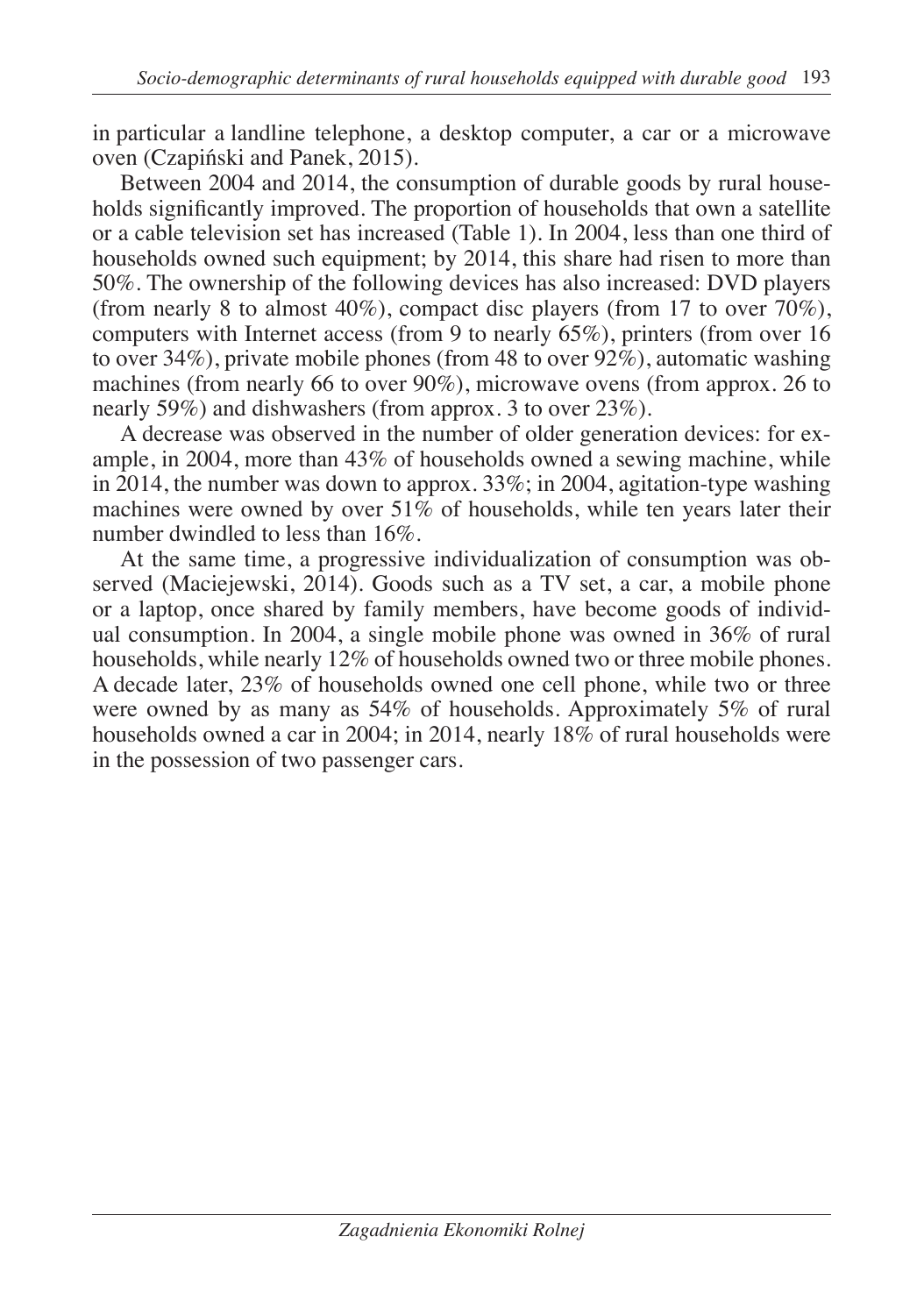| Share of rural nousenolas owning aurable goods in 2004 and 2014 |                |      |
|-----------------------------------------------------------------|----------------|------|
| Durable goods                                                   | 2004           | 2014 |
| <b>CRT TV</b> receiver                                          |                | 38.7 |
| TV set for digital terrestrial television, MPEG-4 standard      | 98.3           | 52.6 |
| Other types of TV sets                                          |                | 23.4 |
| Cable TV equipment                                              | 29.8           | 4.0  |
| Satellite TV equipment                                          |                | 52.9 |
| Receiver for digital terrestrial television, MPEG-4 standard    |                | 31   |
| Home cinema system                                              |                | 11.1 |
| DVD player                                                      | 7.9            | 39.8 |
| Audio recording and playback system (home stereo)               | 37.5           | 30.0 |
| Radio, cassette player, radio with CD player,                   | 16.6           | 70.3 |
| cassette and CD player<br>Video camera                          | 2.7            | 6.3  |
| Digital photo camera                                            |                | 45.2 |
| Other photo camera                                              | 45.7           | 6.0  |
| Personal computer                                               |                | 67.7 |
| including laptops, tablets                                      |                | 45.6 |
| Computer with Internet access                                   | 8.5            | 64.6 |
| Computer without Internet access                                | 16.9           | 4.6  |
| Printer                                                         | 16.4           | 34.4 |
| Private mobile phone                                            | 48.0           | 92.4 |
| including smartphones                                           | $\overline{a}$ | 25.1 |
| Work mobile phone                                               | 2.4            | 3.4  |
| Agitation-type washing machine                                  | 51.4           | 15.6 |
| Automatic washing machine                                       | 65.9           | 90.2 |
| Vacuum cleaner                                                  | 90.6           | 93.4 |
| Refrigerator                                                    | 97.7           | 98.5 |
| Freezer                                                         | 54.4           | 46.0 |
| Electric cooker with ceramic hobs                               |                | 8.4  |
| Microwave oven                                                  | 25.8           | 58.9 |
| Food processor                                                  | 56.5           | 64.9 |
| Dishwasher                                                      | 2.5            | 23,1 |
| Sewing machine                                                  | 43.1           | 32.5 |
| Bicycle (not including children's bicycles)                     | 84.2           | 78.5 |
| Motorcycle, scooter, moped                                      | 6.6            | 11.6 |
| Private car                                                     | 56.9           | 71.9 |
| Business car                                                    | 1.0            | 1.5  |
| Garage                                                          | 42.5           | 58.8 |
| Summer house                                                    | 0.2            | 0.4  |
| Recreational land                                               | 3.3            | 4.5  |
|                                                                 |                |      |

*Share of rural households owning durable goods in 2004 and 2014*

Table 1

Source: own calculations based on unit data from the household budget survey.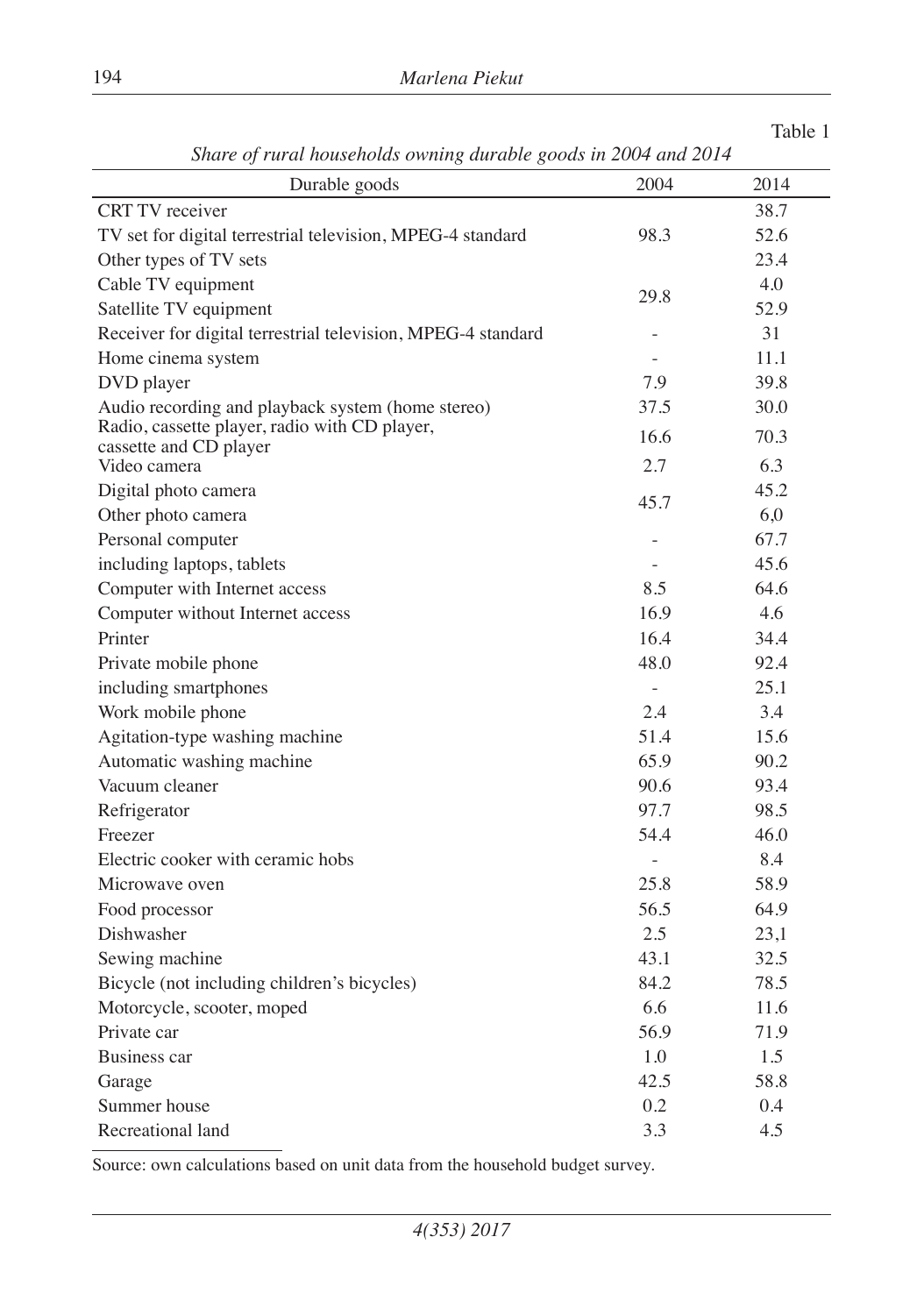#### **Rural households' ownership of durable goods by the number of household members**

Rural households are gradually becoming smaller. In 2004, an average rural household had 3.6 members, while ten years later this number had dropped to 3.1 members. On the basis of the analysis of the relationship between the possession of durable goods by a rural household and the household size, it was found that the "household size" variable had a significant  $(p \lt 0.05)$  impact on the total number of durable goods held by the household. Correlation coefficients between the household size and the number of durable goods owned by it were high, ranging from 0.497 in 2004 to 0.621 in 2014, indicating a relatively strong correlation between the household size and its ownership of durable goods (Table 2).

As the number of household members increases, so does the number of goods, with the greatest difference between single and two-member households, as well as two and three-member households. In 2014, two-member households owned, on average, 6 durable goods more than single-member households; two-member households owned less than 5.3 items less than three-person households.

On the other hand, when we divide the number of goods by the number of household members, it turns out that the number of people is inversely proportionate to the number of durable goods owned, which is due to the economy of scale. A multi-member household does not need to buy more refrigerators, vacuum cleaners or cookers with ovens than a single-person household. In 2014, the number of durable goods per capita in single-member households was nearly 10, in two-member households – approx. 7.5, in tree-member households – approx. 7, and in those with four and more members – 6. As the number of single-person households increases, so does the demand for durable goods, as most households require a washing machine, a refrigerator or a computer.

In 2004-2014, an increase in the number of durable goods was observed in all types of rural households, which bears witness to the improvement in the quality of life in these households, as durable goods generally facilitate the performance of household chores. The greatest increase in the number of durable assets was recorded in households with four or more members.

| Average number of aurable goods in rural househous per nousehoud size in 2004 and 2014 |       |       |  |  |  |
|----------------------------------------------------------------------------------------|-------|-------|--|--|--|
| Specification                                                                          | 2004  | 2014  |  |  |  |
| 1 member                                                                               | 6.9   | 9.9   |  |  |  |
| 2 members                                                                              | 10.5  | 15.9  |  |  |  |
| 3 members                                                                              | 13.6  | 21.2  |  |  |  |
| 4 members                                                                              | 15.5  | 24.0  |  |  |  |
| 5 members and mere                                                                     | 15.4  | 24.0  |  |  |  |
| Correlative coefficient                                                                | 0.497 | 0.621 |  |  |  |
| Source: as for Table 1.                                                                |       |       |  |  |  |

*Average number of durable goods in rural households per household size in 2004 and 2014*

Table 2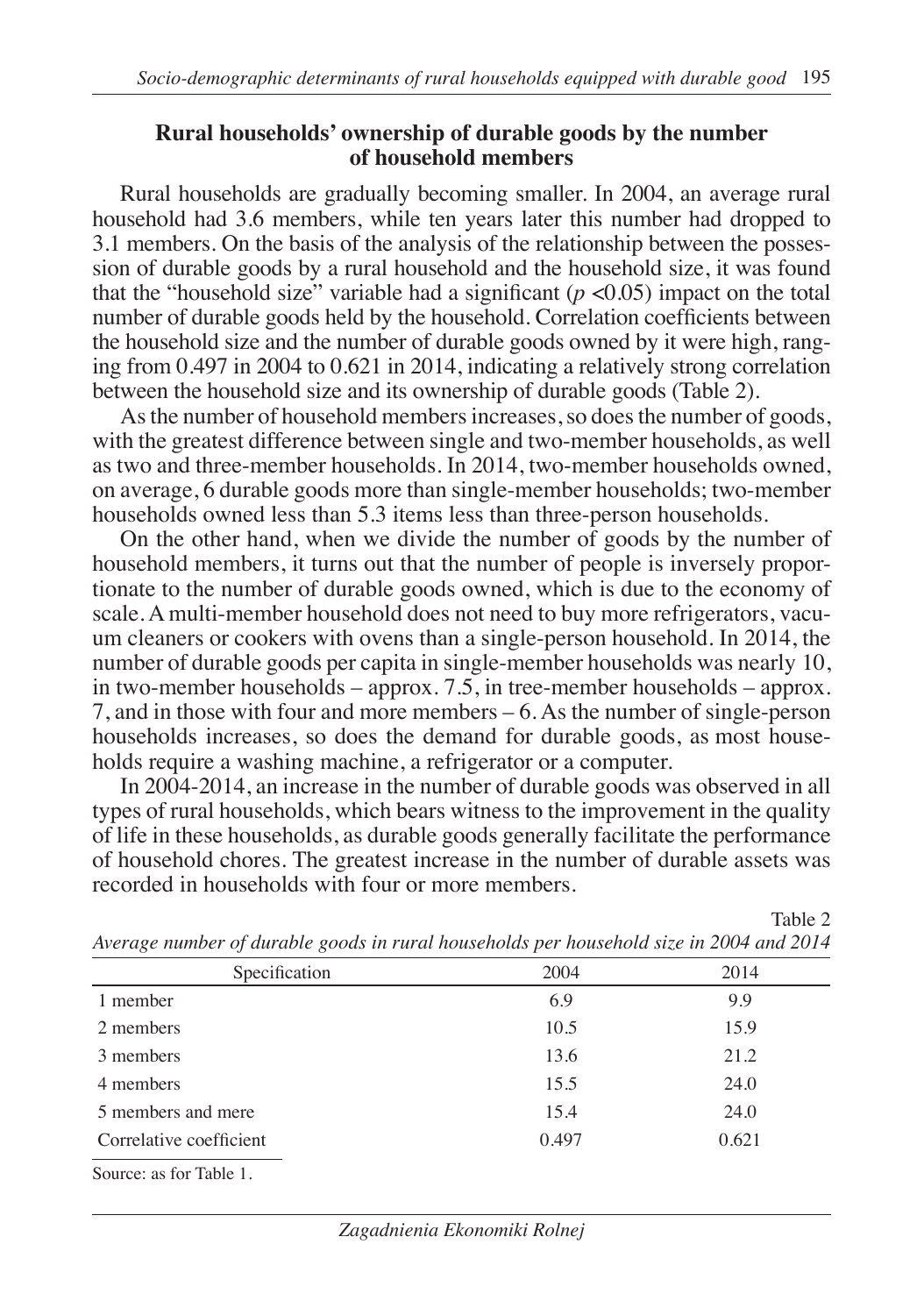Household size has a significant impact on the number of new and old-generation appliances owned, with statistical significance of  $\alpha = 0.05$  ( $p < 0.005$ ). Correlation coefficient values between the number of household members and specific durable goods ranged between 0.093 in the case of electric cookers with a ceramic hobs and 0.377 in the case of laptops and tablets (Table 3).

Single-member rural households were most found to be most likely to own older-generation devices; nearly half of these households were equipped with a CRT TV set and a quarter of them owned an agitation-type washing machine. Few single-member households owned new-generation durable goods. The multifunctional printer was owned by 2% of single-member households, 3% owned a home cinema system, 4% – an electric cooker with ceramic hobs, and  $5\%$  – a smartphone. This fact is not surprising, given that the majority of singlemember rural households are those of the elderly (in 2014, the average age of a single-member rural household was 64.9, while in urban areas it was 58.8). First of all, they are less interested in modern devices, and secondly, they often do not need such equipment, e.g. printers.

Rural households' consumption of new-generation goods was growing as the number of household members increased, reaching the highest value in fourmember households. The percentage of households with 5 or more members and equipped with technologically advanced goods was slightly lower compared to four-person households, yet also relatively high. Furthermore, the share of oldgeneration goods in households with 5 or more members was greater than in households with 3 and 4 members.

3 and 4-member rural households own, on average, the most technologically advanced durable goods; the lowest number of them are owned by singlemember households. As previously mentioned, this is due to the demographic structure of the population that makes up the various types of households. Older people seem more attached to traditional devices, they are not interested in technological novelties and do not feel the need to acquire them. On the other hand, the equipment of 3- and 4-member households is more modern: first, because members of these households tend to be younger people, who are at the stage of furnishing their apartments and houses with durable goods, and secondly children and adolescents, who are most interested in modern technological developments and skilled in using innovative solutions, are generally also members of such households.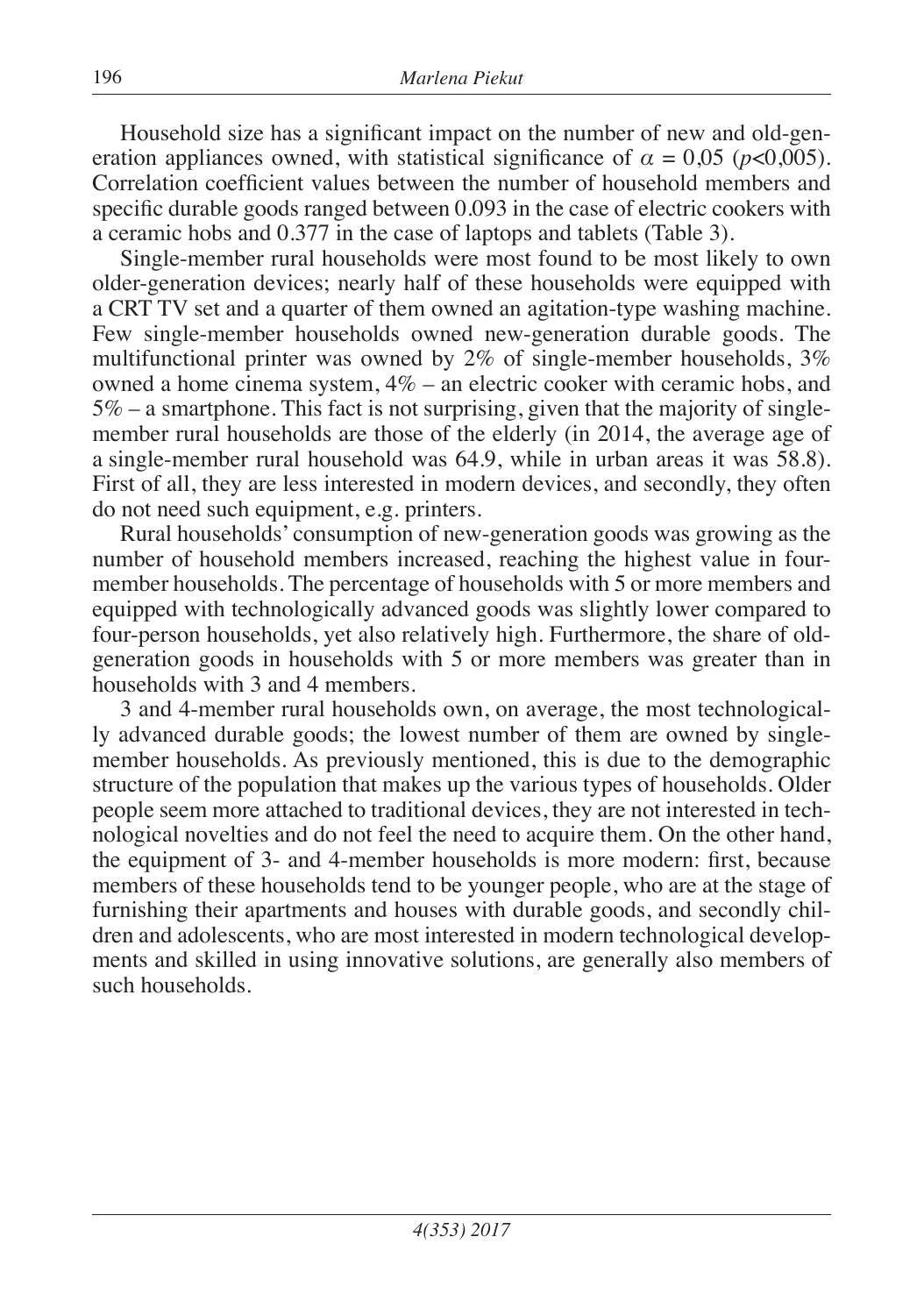Table 3

| <i>Dy nousenoud size in 2014</i> |                 |                                         |                                         |                   |                            |                |                    |
|----------------------------------|-----------------|-----------------------------------------|-----------------------------------------|-------------------|----------------------------|----------------|--------------------|
| Specification                    | CRT TV receiver | washing<br>machine<br>g<br>Agitation-ty | ceramic hobs<br>Electric cooker<br>with | Smartphone        | Multifunctional<br>printer | -aptop, tablet | Home cinema system |
|                                  |                 |                                         |                                         | percentage $(\%)$ |                            |                |                    |
| 1 member                         | 49              | 25                                      | $\overline{4}$                          | 5                 | $\overline{c}$             | 11             | 3                  |
| 2 members                        | 39              | 16                                      | 8                                       | 11                | 12                         | 29             | 7                  |
| 3 members                        | 35              | 12                                      | 10                                      | 31                | 26                         | 58             | 15                 |
| 4 members                        | 32              | 12                                      | 12                                      | 40                | 32                         | 64             | 17                 |
| 5 members and mere               | 42              | 15                                      | 7                                       | 39                | 35                         | 63             | 13                 |
| Correlative coefficient          | 0.113           | 0.115                                   | 0.093                                   | 0.327             | 0.285                      | 0.377          | 0.155              |
|                                  |                 |                                         |                                         |                   |                            |                |                    |

*Percentage of rural households owning new and old-generation durable goods, by household size in 2014*

Source: as for Table 1.

The increasing number of single-member households (Szukalski, 2016) can be expected to result in a growing demand for durable goods. This change obliges manufacturers to adjust certain devices to the needs of smaller households (e.g. refrigerators). Single-member rural households are largely represented by the elderly and, therefore, it is essential to adapt the functionality of devices to the capabilities of consumers from this demographic group (for example, mobile phones with large buttons). Some brands launch technologically advanced devices that are targeted at consumers theoretically less interested in a given product: for instance, the manufacturer of Nintendo Wii introduced computer games adapted for the elderly. By designing games for the elderly, the manufacturer has contributed to improving their health. It has been shown that the use of the console has become part of physiotherapy and rehabilitation of the elderly and those suffering from obesity (*Nintendo*…, 2016).

## **Ownership of durable goods, by biological type of household**

Another statistically significant variable (*p*<0.05) that impacts the total number of durable goods is the biological type of the household. "Household's biological type" relates to household members. A relatively high value of correlation coefficients was found between the ownership of durable goods by households and the biological type of household: in 2004, it stood at 0.485 and ten years later at 0.595.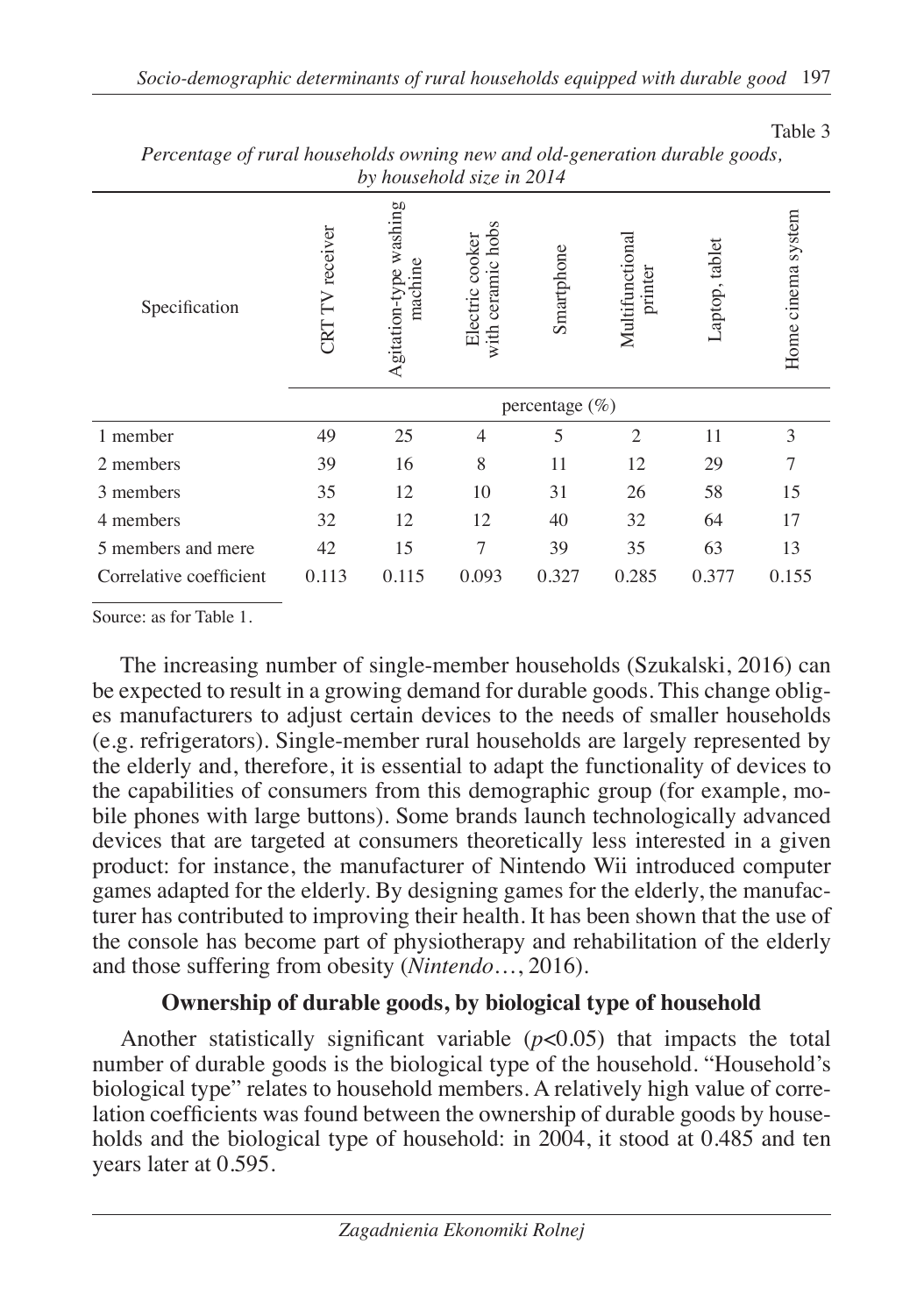Households of married couples with dependent children and other household members, i.e. multi-generational families, and other people with dependent children, as well as married couples with two or more dependent children owned the greatest number of household appliances. Single-member households and married couples without dependent children owned, on average, the smallest number of durable goods.

In 2004-2014, the total number of durable goods increased in all types of rural households. The highest increase was recorded in households with dependent children and, just as in the case of households of other people with dependent children, during the analysed period, the number of durable goods increased by 14.7, among households of married couples with four and more children by 10.2, and among households of married couples with dependent children and other household members by 9.4. At the other end of the spectrum, the number of durable goods owned by single-member households increased in the period between 2004 and 2014 by 3 items.

Table 4

| Average number of durable goods owned by rural households, by household type |                     |  |  |
|------------------------------------------------------------------------------|---------------------|--|--|
|                                                                              | in 2004 and in 2014 |  |  |

| Specification                                                      | 2004  | 2014  |
|--------------------------------------------------------------------|-------|-------|
| Childless married couple                                           | 10.8  | 16.3  |
| Married couple with a single dependent child                       | 14.5  | 22.5  |
| Married couple with 2 dependent children                           | 15.6  | 24.3  |
| Married couple with 3 dependent children                           | 14.9  | 24.3  |
| Married couple with 4 (or more) dependent children                 | 13.7  | 23.9  |
| Single mother with dependent children                              | 11.8  | 17.3  |
| Single father with dependent children                              | 13.0  | 17.0  |
| Married couple with dependent children and other household members | 16.4  | 26.4  |
| Single mother with dependent children and other household members  |       | 21.0  |
| Single mother with dependent children and other household members  |       | 20.4  |
| Other persons with dependent children                              | 9.9   | 24.6  |
| Single-member household                                            | 6.9   | 9.9   |
| Other                                                              | 13.0  | 19.4  |
| Correlative coefficient                                            | 0.485 | 0.595 |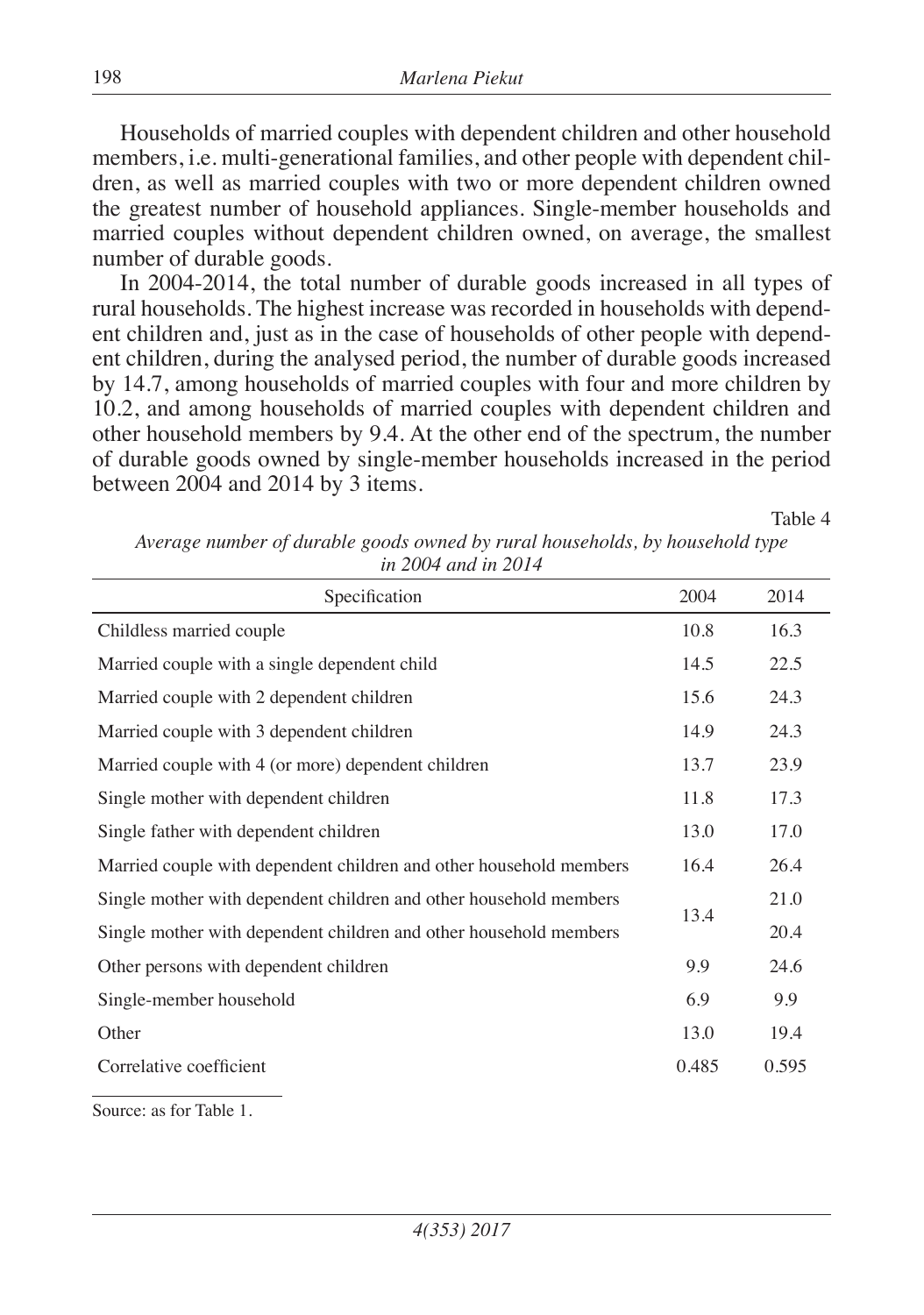Based on the results of the analysis of the level of technological advancement of durable goods owned by households, as classified by the biological type of household, it can be argued that the presence of dependent children is conducive to a greater propensity of rural households to acquire new-generation devices. It was found that there are statistically significant differences between households, as classified by biological type, and new and old-generation devices at the level of  $\alpha = 0.05$  ( $p < 0.0000$ ). Correlation coefficient values were relatively high, ranging from 0.132 in the case of electric cookers with ceramic hobs to 0.376 in the case of laptops and tablets.

Households formed by couples with dependent children owned the greatest amount of ICT equipment. On the other hand, single-parent households with dependent children owned fewer ICT devices of this type, even if their number was greater compared to households without dependent children. Households consisting of a married couple with two children or one dependent child are most likely to own a home cinema system and an electric cooker with ceramic hobs.

The presence of children in the household affects the planning and purchasing of goods. In households without children, less attention is paid to innovative market products (Dąbrowska, Bylok, Kiełczewski and Ozimek, 2015). Two decades ago, it was found that the child acted as the initiator of purchases of durable goods, in particular of entertainment equipment (Uściński, 1996), but also it played an important role in the process of acquiring vehicles, television sets (Sowa, 1997) or the furnishing of the apartment (Lackman and Lanas, 1993). Present-day studies also highlight the role of children in the purchase of durable goods. The greatest influence of children on purchasing decisions was observed in the least and the most affluent families: in the former, children provide information and help select the right devices, while in the latter, children are free to choose the equipment that is bought for them (Sowa, 2011). Children and adolescents represent also an important segment of the market, as many of them earn or are given money that they have at their disposal (Smyczek and Sowa, 2003). According to GUS data, between 2004 and 2015, pocket money spending of households nearly doubled from PLN 5.83 per person in 2004 to PLN 10.19 per person in 2015 (GUS*,* 2005, 2016a). Children are increasingly becoming initiators and decision-makers in the process of acquisition of certain types of appliances, mainly ICT devices.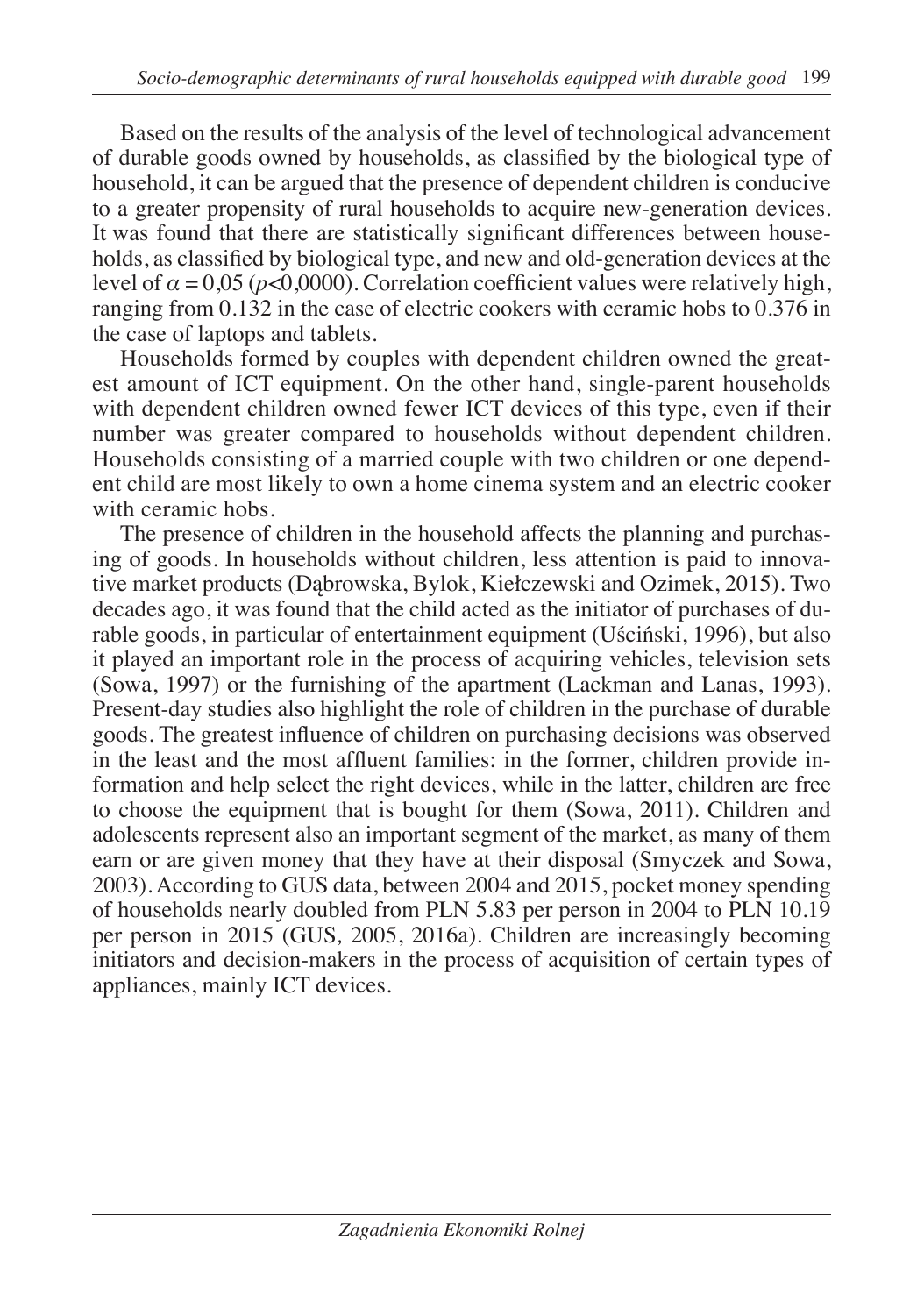| by biological type of household in 2014                                            |                        |                                   |                                      |                   |                            |                |                       |
|------------------------------------------------------------------------------------|------------------------|-----------------------------------|--------------------------------------|-------------------|----------------------------|----------------|-----------------------|
| Specification                                                                      | <b>CRT</b> TV receiver | washing machine<br>Agitation-type | with ceramic hobs<br>Electric cooker | Smartphone        | Multifunctional<br>printer | Laptop, tablet | cinema system<br>Home |
|                                                                                    |                        |                                   |                                      | percentage $(\%)$ |                            |                |                       |
| Childless married couple                                                           | 36                     | 13                                | 9                                    | 9                 | 12                         | 28             | 8                     |
| Married couple with<br>a single dependent child                                    | 26                     | 8                                 | 14                                   | 40                | 34                         | 67             | 21                    |
| Married couple with 2<br>dependent children                                        | 25                     | 8                                 | 15                                   | 43                | 36                         | 68             | 20                    |
| Married couple with 3<br>dependent children                                        | 30                     | 10                                | 10                                   | 38                | 38                         | 63             | 16                    |
| Married couple with 4 (or more)<br>dependent children                              | 37                     | 15                                | 7                                    | 29                | 31                         | 60             | 10                    |
| Single mother with<br>dependent children                                           | 34                     | 9                                 | 9                                    | 29                | 18                         | 51             | 12                    |
| Single father with<br>dependent children                                           | 35                     | 26                                | 4                                    | 30                | 26                         | 43             | 13                    |
| Married couple with<br>at least one dependent child<br>and other household members | 44                     | 16                                | 8                                    | 41                | 34                         | 65             | 13                    |
| Single mother with dependent<br>children and other household<br>members            | 45                     | 15                                | 4                                    | 32                | 22                         | 52             | 9                     |
| Single father with<br>dependent children<br>and other household members            | 57                     | 25                                | 9                                    | 27                | 14                         | 48             | $\mathbf{0}$          |
| Other persons with<br>dependent children                                           | 48                     | 14                                | 3                                    | 37                | 22                         | 55             | 13                    |
| Other                                                                              | 45                     | 21                                | 6                                    | 23                | 18                         | 46             | 8                     |
| Correlative coefficient                                                            | 0.178                  | 0.156                             | 0.132                                | 0.326             | 0.294                      | 0.376          | 0.185                 |

| Table 5                                                                     |  |
|-----------------------------------------------------------------------------|--|
| Percentage of rural households owning new and old-generation durable goods, |  |
| by biological type of household in 2014                                     |  |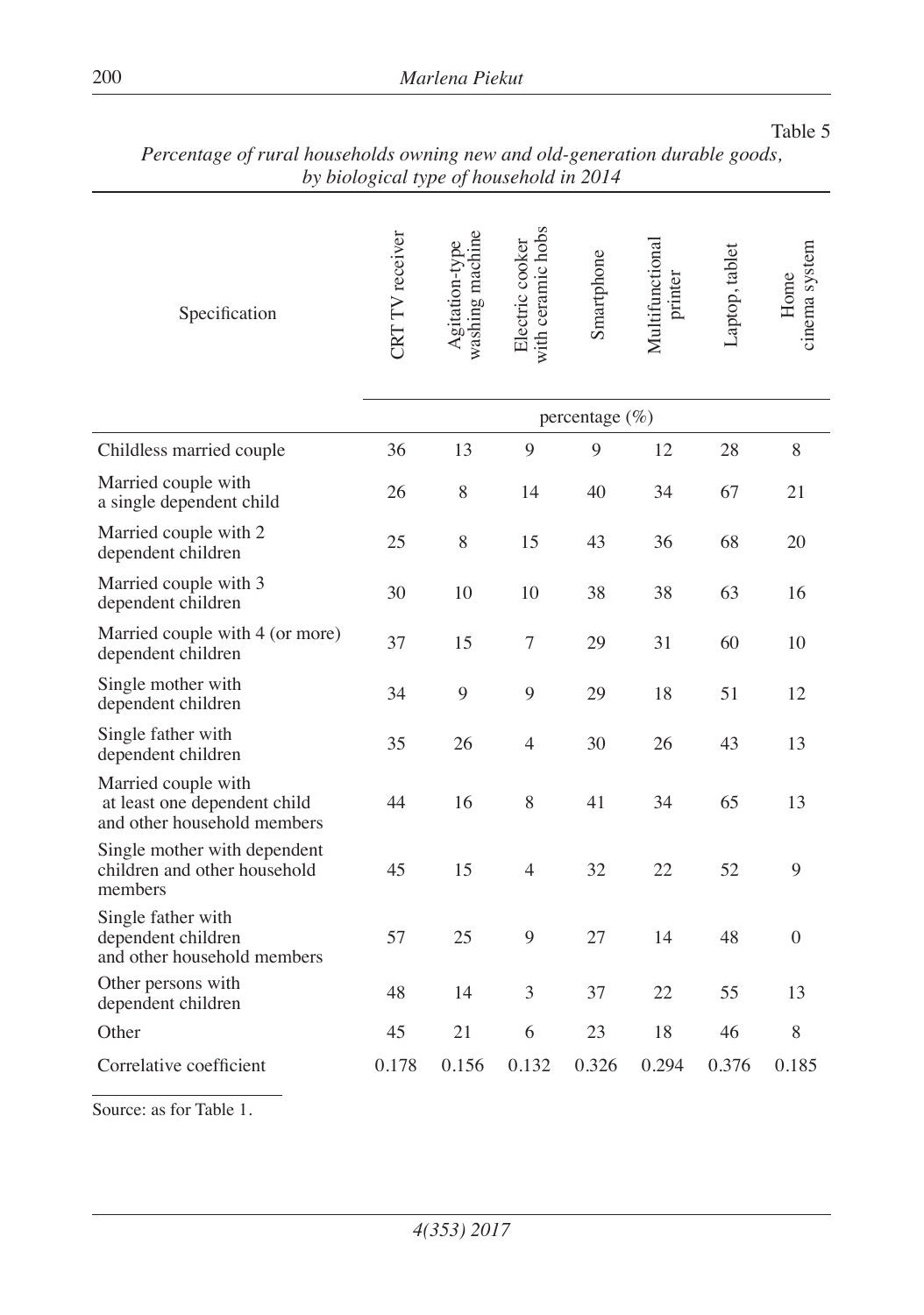### **Ownership of durable goods by socio-economic category of a household**

Another statistically significant variable (*p*<0.05) that has had an impact on the number of durable goods in rural households was the socio-economic category of the household. Correlation coefficients between the socio-economic category and the number of durable goods ranged from 0.465 in 2004 to 0.520 in 2012, which is slightly lower than in the case of other variables, i.e. household size and biological type.

Households of self-employed persons and those employed in non-manual jobs were the most affluent. At the other end of the spectrum, in terms of the number of goods owned, were households of pensioners and those living on other social benefits. Statistically, households of self-employed persons and those employed in non-manual jobs have, highest income levels, which is conducive to greater freedom of consumption. In the case of households that own fewest durable goods, this situation can be attributed, inter alia, to their difficult financial situation. However, it is expected that, as the level of income increases, members of households equipped more modestly will strive to acquire new devices.

In each type of household, as classified by socio-economic category, an increase in the number of durable goods was observed. The largest increase in the number of durable goods was noted in the households of farmers and self- -employed (over 8 items), and the slightest among pensioners (over 3).

Table 6

| <i>ni 200 i ana 201</i> i                       |       |       |
|-------------------------------------------------|-------|-------|
| Socio-economic categories of households         | 2004  | 2014  |
| Manual workers                                  | 13.8  | 21.3  |
| Non-manual workers                              | 17.3  | 24.5  |
| Employees-farmers                               | 15.5  |       |
| Farmers                                         | 14.2  | 22.7  |
| Self-employed                                   | 17.8  | 25.9  |
| Pensioners                                      | 10.1  | 14.2  |
| Beneficiaries of disability pensions            | 10.2  | 13.5  |
| Unemployed                                      | 11.1  |       |
| Persons receiving social benefits               |       | 13.7  |
| Persons relying on non-earned sources of income |       | 14.1  |
| Correlative coefficient                         | 0.465 | 0.517 |
|                                                 |       |       |

*Average number of durable goods per rural household, by socio-economic category in 2004 and 2014*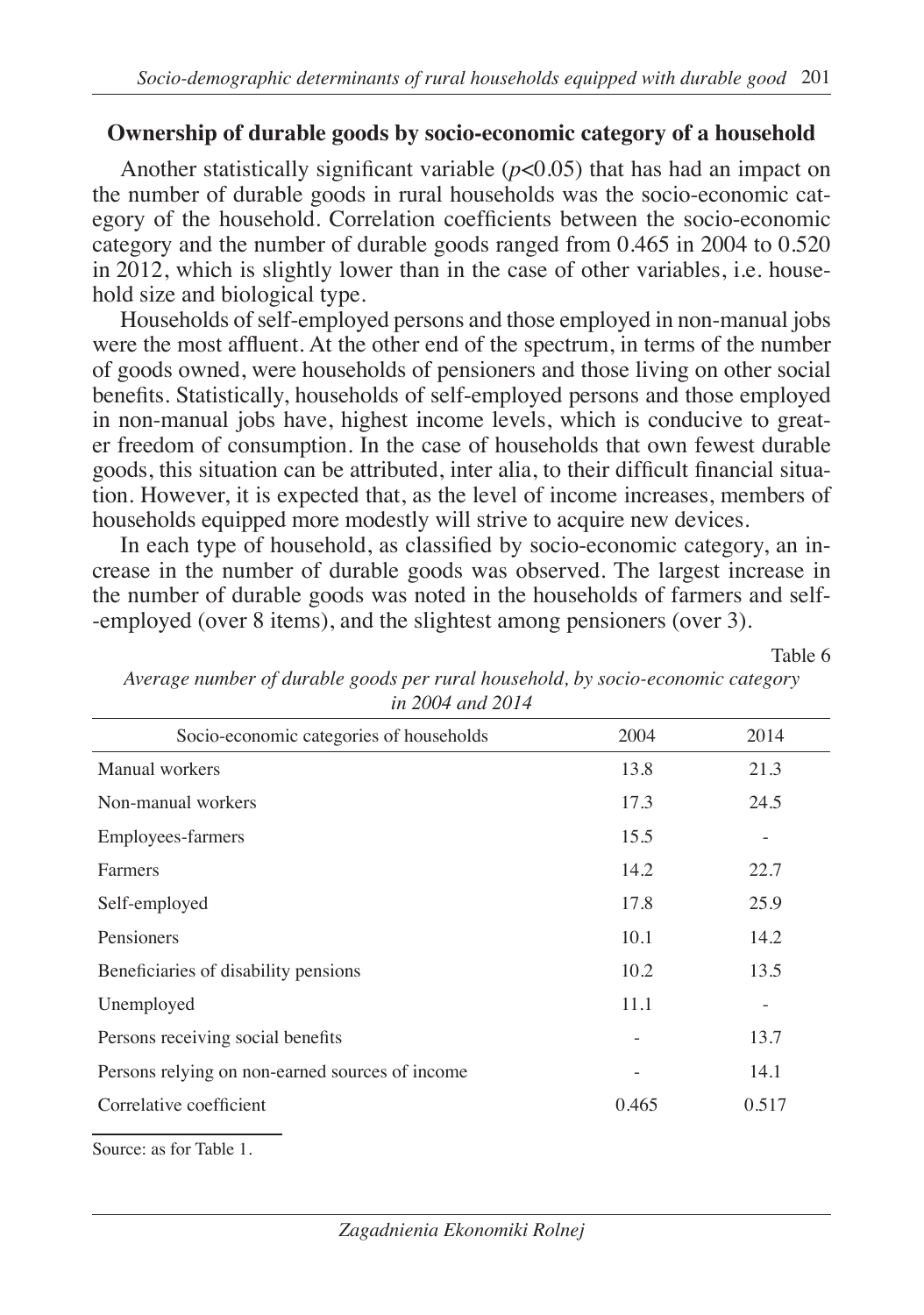Statistically, the socio-economic category has a significant impact on the ownership of technologically advanced and older-generation goods by households (statistical significance level  $\alpha = 0.05$ ,  $p < 0.0000$ ). The correlation coefficient value ranged from 0.156 in the case of CRT TV sets to 0.399 in the case of laptops and tablets, i.e. the link between the socio-economic category of the household and the ownership of new and old appliances was relatively strong compared to the previously discussed variables (household size, biological type).

The results of other studies (Dąbrowska, Bylok, Kiełczewski and Ozimek, 2015) indicate that the occupational status is an important determinant of consumer behaviour, since one's position within the social structure has a strong influence on one's attitude towards new products. Innovative consumers are, primarily, self-employed persons and those employed in administrative and office jobs. Farmers and retired people tend to be more traditional consumers, generally less interested in new products.

Table 7

| Specification                                      | <b>CRT</b> TV receiver | washing machine<br>Agitation-type | with ceramic hobs<br>Electric cooker | Smartphone     | Multifunction<br>printer | Laptop, tablet | cinema system<br>Home |
|----------------------------------------------------|------------------------|-----------------------------------|--------------------------------------|----------------|--------------------------|----------------|-----------------------|
|                                                    |                        |                                   |                                      | percentage (%) |                          |                |                       |
| Manual workers                                     | 36                     | 13                                | 6                                    | 32             | 24                       | 55             | 6                     |
| Non-manual workers                                 | 27                     | $\tau$                            | 16                                   | 42             | 36                       | 72             | 16                    |
| Farmers                                            | 44                     | 21                                | 6                                    | 27             | 29                       | 48             | 6                     |
| Self-employed                                      | 20                     | $\overline{7}$                    | 24                                   | 47             | 44                       | 74             | 24                    |
| Pensioners                                         | 46                     | 21                                | 5                                    | 7              | 8                        | 20             | 5                     |
| Beneficiaries of disability pensions               | 49                     | 24                                | $\overline{4}$                       | 10             | 7                        | 22             | $\overline{4}$        |
| Persons receiving social benefits                  | 55                     | 33                                | 3                                    | 14             | 9                        | 25             | 3                     |
| Persons relying on non-earned<br>sources of income | 43                     | 12                                | 7                                    | 16             | 9                        | 32             | $\overline{7}$        |
| Correlative coefficient                            | 0.156                  | 0.205                             | 0.205                                | 0.301          | 0.291                    | 0.399          | 0.224                 |
|                                                    |                        |                                   |                                      |                |                          |                |                       |

*Percentage of rural households owning new and old generation durable goods, by socio-economic category in 2014*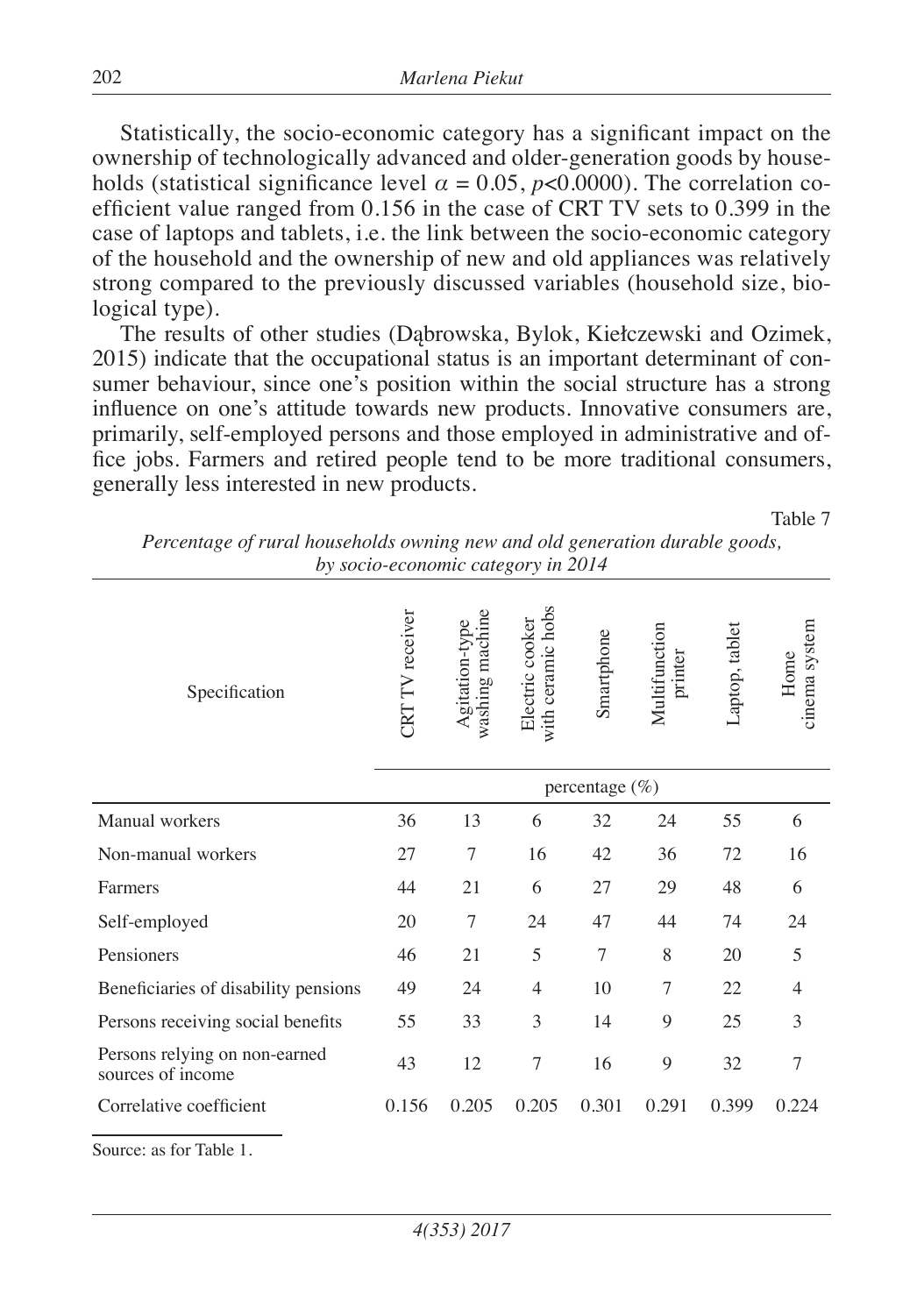Rural households of non-manual workers and of self-employed people own, on average, more modern devices than other types of households. Nearly three quarters of rural households, for which the main source of income is employment in non-manual jobs or self-employment, own laptops and tablets; they were owned by half of households of manual workers and farmers; no more than a third of the remaining types of households surveyed were also in the possession of these devices. On the other hand, older generation equipment was found mainly in households whose main source of income were social benefits or other non-earned sources of income as well as agriculture.

In other studies (Wrzochalska, 2006), it was noted that the households of farmers were better equipped than non-farming households, in particular with standard goods (vacuum cleaner, cassette player, landline telephone, washing machine, car, freezer) and those more technologically advanced (mobile phone, video recorder, satellite receiver, personal computer, food processor, microwave oven).

## **Summary**

According to the research, many variables influence household consumption of durable goods. There is a relatively strong relationship between, on the one hand, the total number of durable goods and their technological advancement and, on the other hand, such variables as the size of the household, the presence of children and the socio-economic category. It can be stated that changes in the aquipment of rural households with durable goods are a consequence of sociodemographic processes, as well as globalization and computerization.

In the period between 2004 and 2014, the total number of durable goods increased in all types of households, classified according to the number of household members, its biological type and its socio-economic category. This fact illustrates the improving situation of rural households in Poland, as easier access to durable goods is synonymous with a greater comfort in life. Appliances such as washing machines and dishwashers, increasingly present in rural households, facilitate housework. Through widespread Internet access, members of rural households can avail themselves of both information and numerous services available online. Cultural and entertainment needs of a growing number of consumers from rural areas can now be met within the confines of their homes thanks to such appliances as home cinema systems or video cameras.

Differences in the ownership of durable goods by rural households are the consequence of demographic and socio-economic factors. The aim of this paper was to identify the types of rural households owing the greatest number of durable goods. Households with dependent children and households where the main source of income is self-employment or paid employment in non-manual jobs were found to be equipped with the greatest number of durable goods. The presence of children in the household, greater disposable income per capita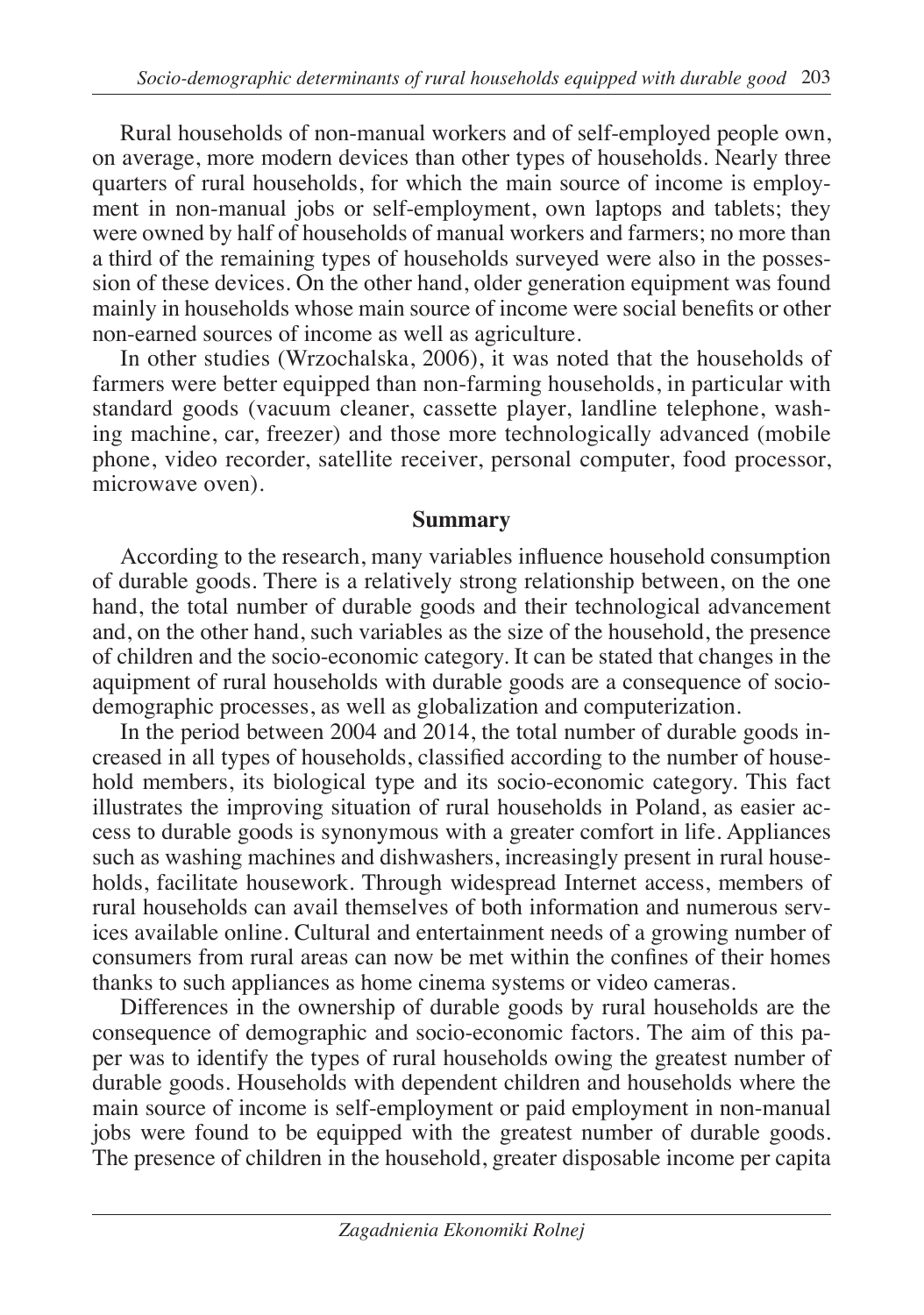and higher education levels were conducive to the ownership of more durable goods. This is primarily due to the needs arising within these households.

This paper was also to determine the types of households owning the most technologically advanced devices, on the one hand and, on the other, the types of households furnished with older-generation appliances. The presence of children in the household seems a strong determinant in the ownership of the most advanced appliances, such as smartphones, laptops, tablets or multifunctional printers. Higher occupational status of household members is correlated with a greater number of durable goods owned, which is most likely due to the desire to keep up with the social group with which members of such households identify, or to stand out among this group. Single-member households, which in rural areas tend to consist of the elderly, were found to have the greatest share of older equipment.

The increase in the number of durable goods in rural households testifies to the improved standard of living of rural consumers. The analysis of household ownership of durable goods bears witness to consumption development processes in rural households. The pace of these processes depends on demographic and socio-economic characteristics of individual rural households, with a significant impact of telecommunication techniques and technologies.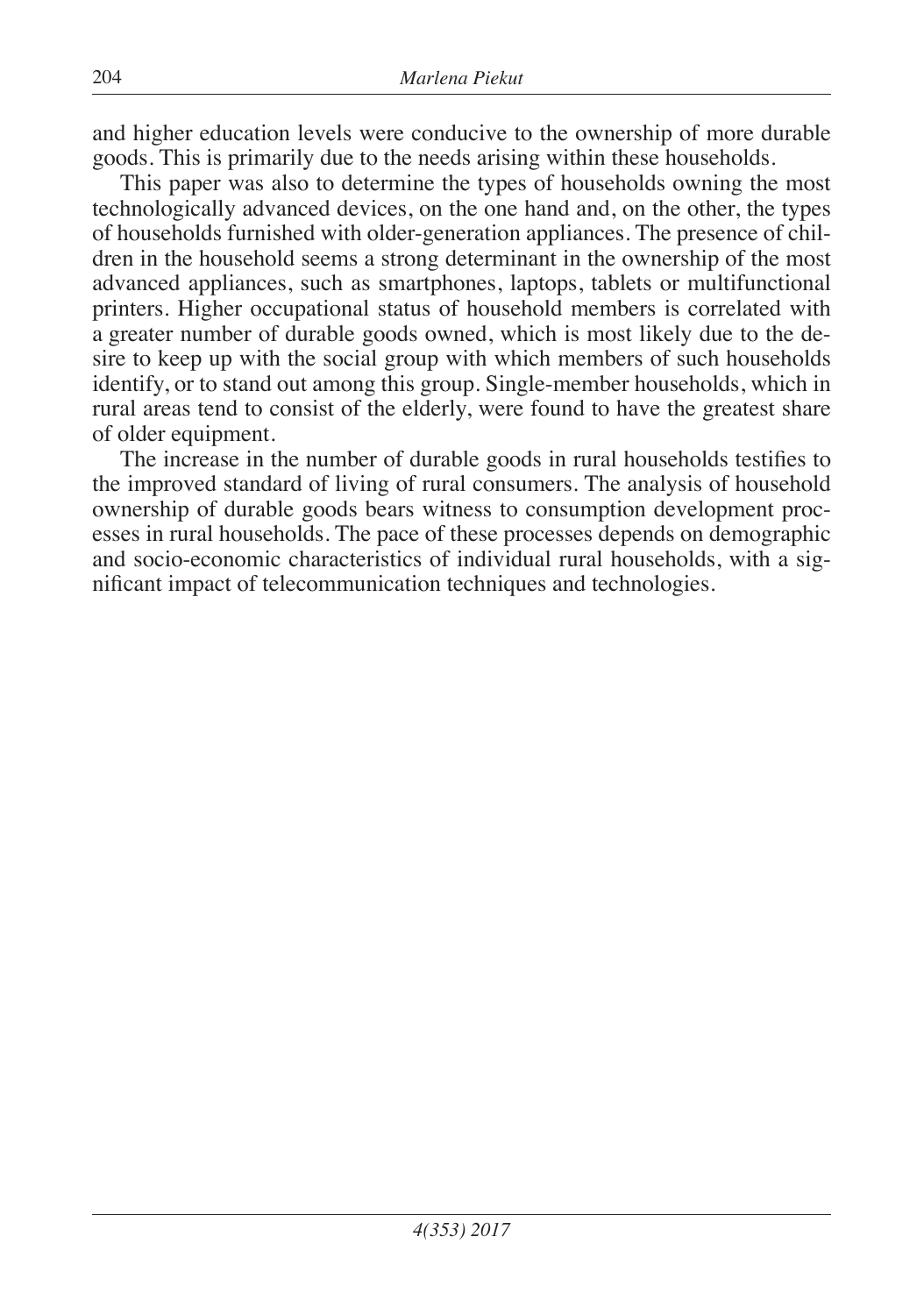#### **References**

- Aczel, A.D. (2000). *Statystyka w zarządzaniu. Pełny wykład*. Warsaw: Wydawnictwo Naukowe PWN, pp. 388-455.
- Bretyn, A. (2015). Zmiany wyposażenia gospodarstw domowych w dobra trwałego użytku w Polsce a jakość życia. *Studia Ekonomiczne*, no. 209, pp. 19-32.
- Bylok, F. (2006). Zachowania konsumpcyjne ludzi starszych w Polsce na początku XXI wieku. In: J. Kowaleski, P. Szukalski (ed.), *Starość i starzenie się jako doświadczenie jednostek i zbiorowości ludzkich*. Zakład Demografii UŁ.
- Bywalec, C. (2010). *Konsumpcja a rozwój gospodarczy i społeczny*. Wydawnictwo CH Beck.
- Dąbrowska, A., Bylok, F., Kiełczewski, D., Ozimek, I. (2015). *Kompetencje konsumentów. Innowacyjne zachowania. Zrównoważona konsumpcja.* Warsaw: Polskie Wydawnictwo Ekonomiczne.
- Dąbrowska, A., Janoś-Kresło, M., Witek, J. (2012). Wpływ ograniczeń finansowych na zakup dóbr trwałego użytku w miejskich gospodarstwach domowych. In: M. Janoś-Kresło (red.), *Gospodarstwa domowe w XXI wieku. Konsumpcja. Jakość życia*. Warsaw: Oficyna Wydawnicza SGH, pp. 29-52.
- Czapiński, J., Panek, T. (2015). *Diagnoza Społeczna 2015. Warunki i jakość życia Polaków.*  Rada Monitoringu Społecznego. Vol. 9, issue 4, Warsaw.
- GUS (2001). *Budżety gospodarstw domowych w 2000 roku*. Warsaw.
- GUS (2005). *Budżety gospodarstw domowych w 2004 roku*. Warsaw.
- GUS (2016). *Budżety gospodarstw domowych w 2015 roku*. Warsaw.
- GUS (2016). *Rocznik Statystyczny Rzeczypospolitej Polskiej 2016*. Warsaw.
- Gutkowska, K., Piekut, M. (2016). Korzystanie z usług gastronomicznych przez Polaków. *Zeszyty Naukowe SGGW w Warszawie. Polityki Europejskie, Finanse i Marketing, no. 16*(65), pp. 15-24.
- Janość-Kresło, M. (2015). Kryzys z perspektywy konsumpcji polskich gospodarstw domowych. In: B. Mróz (ed.), *Zmiany zachowań polskich gospodarstw domowych pod wpływem kryzysu*. Warsaw: Oficyna Wydawnicza SGH.
- Kędzior, Z. (1992). Gospodarstwa domowe podmiot gospodarujący. *Monografie i Syntezy*, no. 70. Warsaw: IRWiK.
- Kocowski, T. (1979). Globalna koncepcja potrzeb ludzkich. In: Rozwój społeczny system oświatowy – potrzeby ludzkie. *Problemy metodologiczne, Polska 2000*, vol. 1.
- Lackman, C., Lanasa, J. (1993). Family Decision-Making Theory. An Overview and Assessment. *Psychology & Marketing* (March/April).
- Maciejewski, G. (2014). Zachowania konsumentów w dobie postmodernizmu. *Marketing i Rynek*, no. 6, pp. 1129-1135.
- Nintendo Wii rewolucja siódmej generacji. (2016). Retrieved from: https://geezmo. pl/2016/02/03/nintendo-wii-rewolucja-siodmej-generacji/ (access data: 11.02.2017).
- Pronovost, G. (2006). *L'univers du temps libre et des valeurs chez les jeunes*. Quebec: PUQ.
- Rozmus, D. (2009). Analiza wariancji. In: E. Gatnar, M. Walesiak (ed.), *Statystyczna analiza danych z wykorzystaniem programu R*. Warsaw: Wydawnictwo Naukowe PWN.
- *Rynek dóbr luksusowych w Polsce.* Edycja 2016. Raport KPMG (2016). KPMG.pl.
- Słaby, T. (2006). *Konsumpcja*. Eseje statystyczne. Warsaw: Difin, pp. 42-43.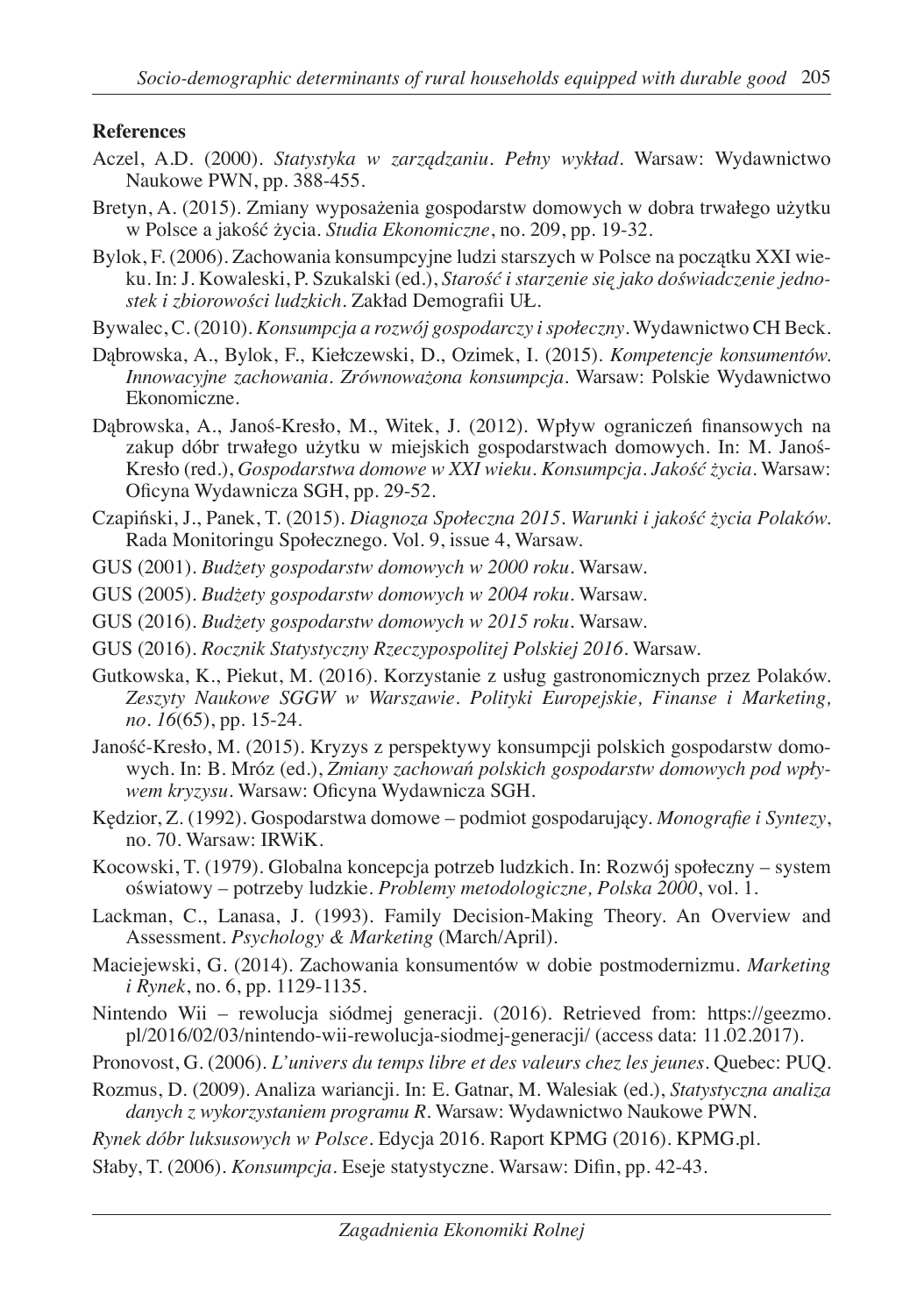- Smyczek, S., Sowa, I. (2003). *Modele rynkowych zachowań konsumentów*. Katowice: Wyższa Szkoła Zarządzania Marketingowego i Języków Obcych w Katowicach,.
- Smyczek, S., Sowa, I. (2005). *Konsument na rynku. Zachowania, modele, aplikacje.* Warsaw: Difin.
- Sowa, I. (1997). Promocja jak trafić do nastolatka? *Aida Media*, no. 1.
- Sowa, I. (2011). Oddziaływanie interpersonalne w rodzinach młodych konsumentów w procesie dokonywania zakupu (na przykładzie wybranych dóbr). *Studia i Materiały Polskiego Stowarzyszenia Zarządzania Wiedzą*, no. 52, pp. 196-209.
- Szczepański, J. (1981). *Konsumpcja a rozwój społeczny człowiek. Wstęp do antropologicznej teorii konsumpcji.* Warsaw: PWE.
- Szukalski, P. (2016). Prognoza gospodarstw domowych GUS z 2016 r. co z niej wynika? *Demografia i Gerontologia Społeczna – Biuletyn Informacyjny*, no. 5, pp. 1-5.
- Uściński, K. (1996). Rynek dziecięcych pragnień i marzeń. *Aida Media, no. 2*(21).
- Wątroba, J. (2002). *Wprowadzenie do analizy wariancji*. Kraków: Statsoft.
- Wątroba, J. (2004). *Analiza wariancji*. Materiały kursowe. Kraków: Statsoft.
- Włodarczyk-Śpiewak, K. (2004). Wyposażenie młodych gospodarstw domowych w dobra trwałe jako jeden z elementów jakości życia na tle krajów Unii Europejskiej. In: A. Manikowski, A. Psyk (ed.), *Unifikacja gospodarek europejskich: szanse i zagrożenia*. Warsaw: Wydawnictwo Naukowe Wydziału Zarządzania Uniwersytetu Warszawskiego.
- Wrzochalska, A. (2006). *Poziom życia wiejskich rodzin rok po akcesji do Unii Europejskiej*. Warsaw: IERiGŻ-PIB.
- Zalega, T. (2010). Uwarunkowania zaspokojenia potrzeb w zakresie mieszkania i jego wyposażenia w gospodarstwach domowych wysokodochodowych. *Master of Business Administration, 18*(4), pp. 57-78.
- Zalega, T. (2012a). Zmiany w wyposażeniu gospodarstw domowych w dobra trwałego użytku w okresie kryzysu. *Zeszyty Naukowe SGGW w Warszawie. Ekonomika i Organizacja Gospodarki Żywnościowej*, no. 98, pp. 91-108.
- Zalega, T. (2012b). Konsumpcja dóbr trwałego użytku i zachowania przystosowawcze wśród polskich elit ekonomicznych w warunkach kryzysu. *Nierówności społeczne a wzrost gospodarczy*, no. 24, pp. 329-346.